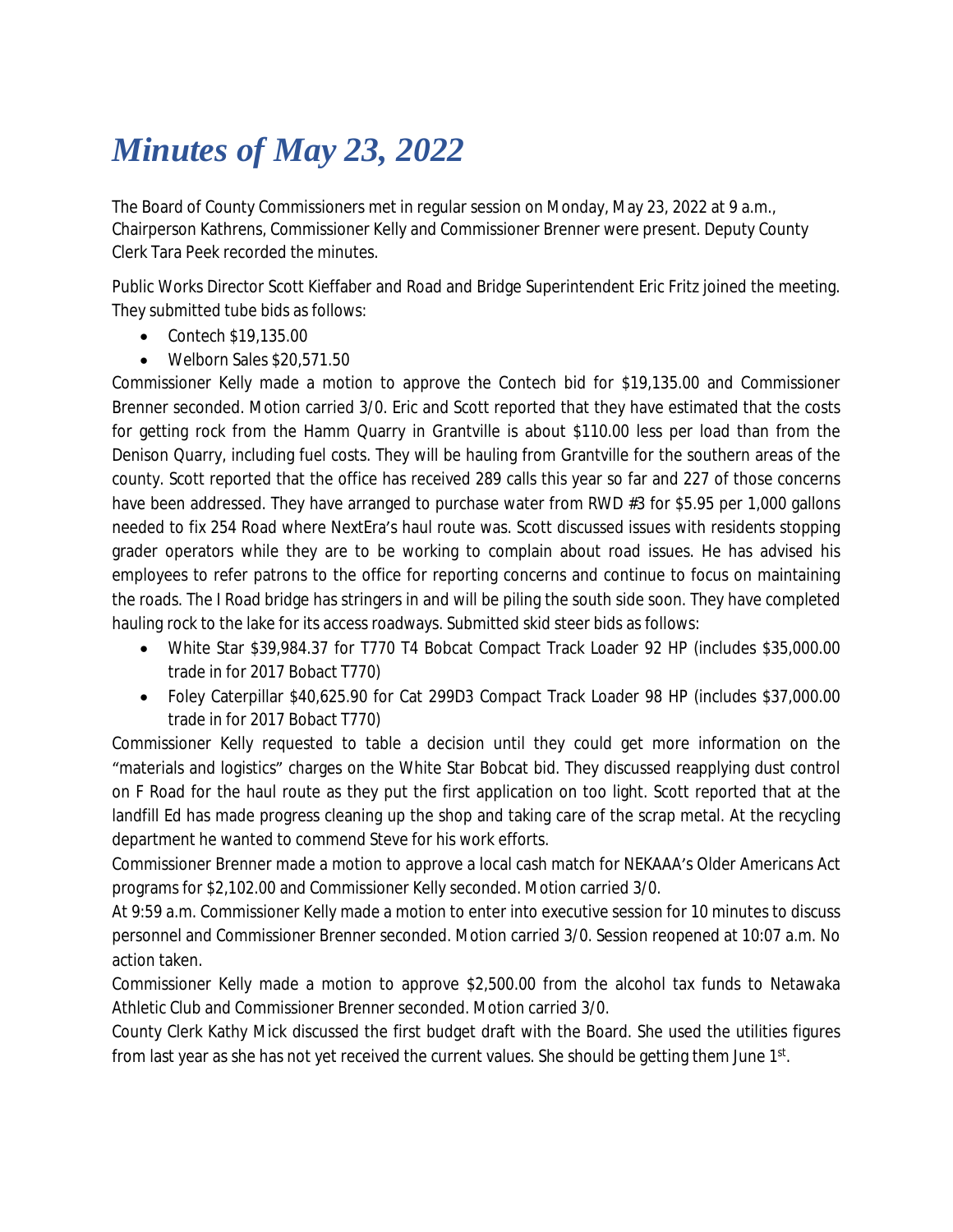NEK Multi County Health Department nurse Amy Matthias joined the meeting to seek approval to purchase a storage shed with leftover funds they have to use by June. They are planning to buy a garden shed to store the Covid tent and other supplies. The Board gave their approval and suggested she check with City of Holton code enforcement for the placement. She also reported some HVAC issues. The Board asked her to get a couple bids for repairing the system to present. Commissioner Brenner asked about Covid cases in the community. Amy stated that they are starting to have some requests for testing and a few positives.

Banner Lake Director Kurt Zibell joined the meeting. Kurt reported that he is needing to have a survey done to locate his sewer line that runs to the City of Holton. He has met with NEKES Pat Toby in regards to plans for adding lagoons. He still needs to meet with NRCS. Kurt has made arrangements with Ice Masters to lease an ice machine to use through the season. He will be getting a second cooler to sell ice on the south side also. The lake has been full of campers for a week and will be through Memorial weekend. Kurt requested to purchase a fuel tank for gasoline to use for the mowers. The county will have it filled with whoever is awarded the monthly fuel bid. Kurt reported that he was able to get a gasoline lawn mower rather than waiting for the diesel one he ordered. It has the same size deck and the cost was less. He is looking to trade in another mower if he can find another new one that meets his specs. Kurt discussed the community building and the bids will be due the 27<sup>th</sup>. Chairperson Kathrens will be doing the lagoon work as an in kind donation. Kurt reported that his roadways have been rocked by Road and Bridge and he would like to have a full rate of dust control applied. He stated he will be moving the trash trailers.

County Attorney Shawna Miller joined the meeting to discuss the contract with Attorney Kevin Hill for CINC cases. She was originally planning to terminate his contract for 2023 but with the changes in staffing following her resignation she has decided to leave that decision to the incoming County Attorney. The contract has a November 1, 2022 deadline if they choose to terminate otherwise it will auto renew.

Custodian Jerry Mencl reported that Samco had installed a condensation pump in the Attorney's office to eliminate the leaking issues.

## Adjourned for lunch from noon to 1 p.m.

Techs, Inc. owners Brent Teter and Jay Watkins along with Con Olson and Medical Director Dr. Heyns joined the meeting to discuss their EMS proposal. They expressed their dedication to the county as they have been operating their business here for over 22 years and have been raised in the community. They also have provided services to Osage and Nemaha counties since 2013 and helped build an EMS program in Atchison four years ago. In 2018 they began a contract with the VA to provide transfer services to other hospitals. They also have an industrial medicine program where they provide staffing to large employers and a secured transport service. Their proposal was for one year, but they are willing to discuss a multi-year option. Chairperson Kathrens expressed interest in spreading the second truck's 64 hours out throughout the week rather than leaving them to be used at Techs, Inc.'s discretion. Commissioner Brenner had questions about standbys on scenes that there is not an imminent threat. Jay explained that there has been an expectation that they will be there to provide aid if needed to volunteer firefighters or other first responders. Chairperson Kathrens asked what the costs would be if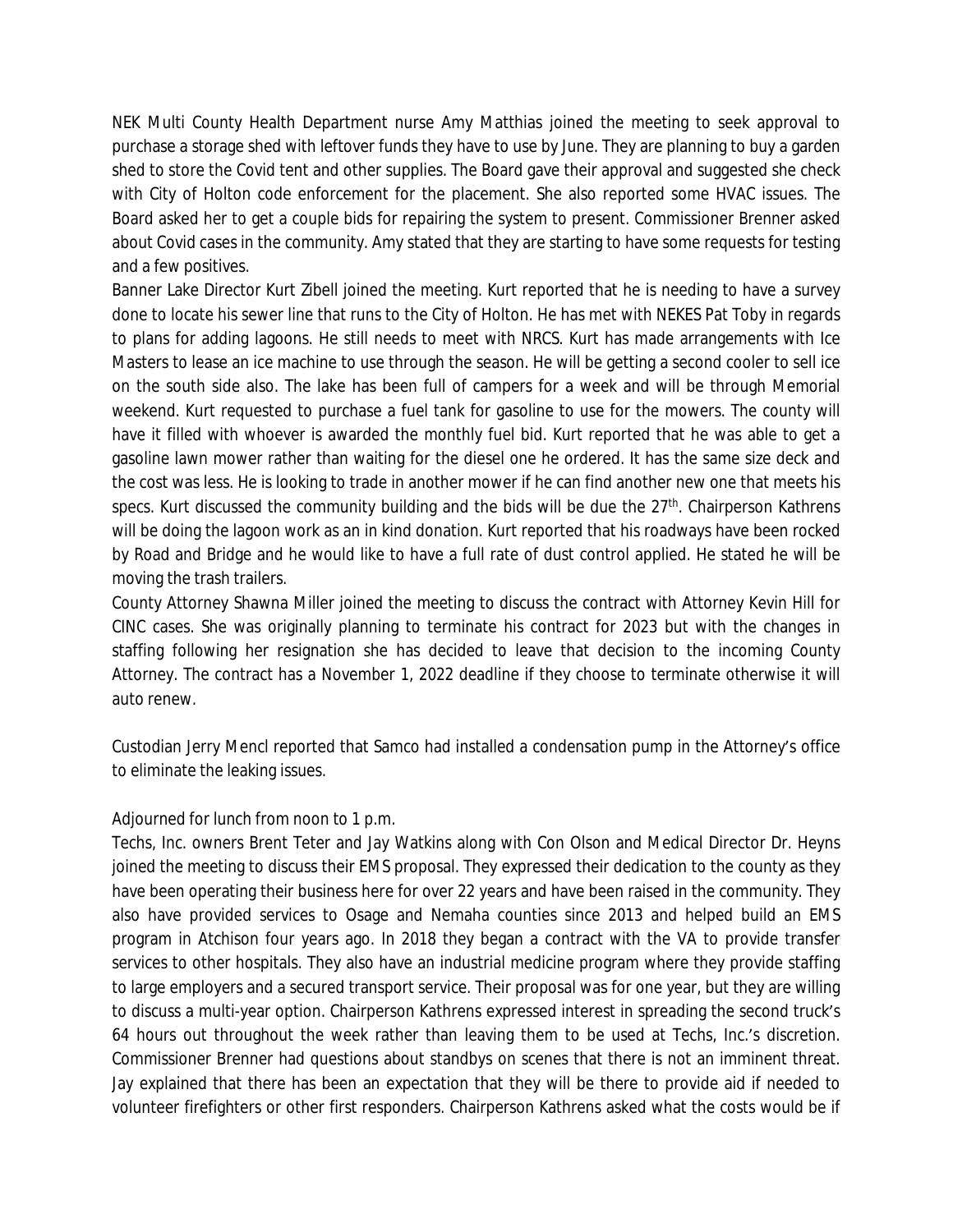they agreed to a multi-year contract. Brent stated that he would want to use some form of inflationary gauge to determine a fair but marginal index. They stated that they have complete confidence in their team and that they have followed all commitments every year of their contracts. They employ around 80 people and have close resources to staff emergencies as needed. They reported that they have began a patient advocacy outreach program to help identify resources for people which will help reduce the call volume. Commissioner Kelly asked of they had any telehealth programs. Con stated that they are getting involved with community paramedicine. Dr. Heyns wanted to add that as a Stormont Vail ER physician, his opinion of the Techs, Inc. employees is that they are top notch, more knowledgeable than some of the local EMTS and very professional.

County resident Verlin Wichman joined the meeting to voice concerns for secondary ditches that have been formed by the grading on 238 Road in front of his house. He wanted to thank Road and Bridge for their completion of replacing a marker on a nearby culvert but needed to report the issues he has with the work that was done that was not needed on his road.

Register of Deeds Tammy Moulden requested ARPA funding to scan records prior to 1987 so they can be viewed through their subscription services. Currently they charge \$300.00 plus the cost for copies. This year they have 20 subscriptions. The bid was for \$125,349.96 from US Imaging Inc. to complete the scanning process from 1858 to 1987. Commissioner Kelly asked if they did this scanning project, would there still be a need for book repairs or if the books can be closed and stored away. Tammy stated that the digitized records are a lifetime investment and that the books would be used less but some people will likely still come in to turn the pages of the books. Commissioner Kelly requested two additional bids for the large scan project and also the cost of purchasing the scanning equipment.

Appraiser Kate Immenschuh joined the meeting to submit documents for review from her recent zoning and appeals meetings. She and Lee discussed a draft resolution he formed to handle nuisance issues.

Commissioner Brenner made a motion to approve the courthouse renovation using the populationbased figures decided by the 2<sup>nd</sup> Judicial District Community Corrections board and Commissioner Kelly seconded. Motion carried 3/0. The estimated share for Jackson County is \$19,204.08.

Global Medical Response Regional Director Jon Antrim joined the meeting to discuss his EMS proposal. He stated that for Jackson County they would be setting up a business unit in itself, not based outside of the county. They are looking for potential building options within the county and their preference would be in Holton as they have the largest call volume. Jon explained that they always send standby units for structure fires to assess the firefighters. They offer both dedicated and undedicated standbys for schools, depending on what the school wants. He stated that his company invests in their people, offering schooling and upward mobility where they can work nationwide. The starting salary for an EMT is \$38,000.00 and \$54,000.00 for a Paramedic. They would offer emergency medical dispatch training for the Sheriff's dispatchers so they can determine emergency or non-emergency response for improving efficiency. They would like to collaborate with mutual aid from surrounding counties and tribal EMS. Jon stated that they recently implemented Nurse Navigation in Shawnee County to reduce EMS responses and also offer air and ground memberships for \$65.00 per year for a household to cover costs that insurance does not cover if transported. When asked about multi-year contract options he stated that they typically do a 3% increase per year to cover the annual costs for employee raises. He